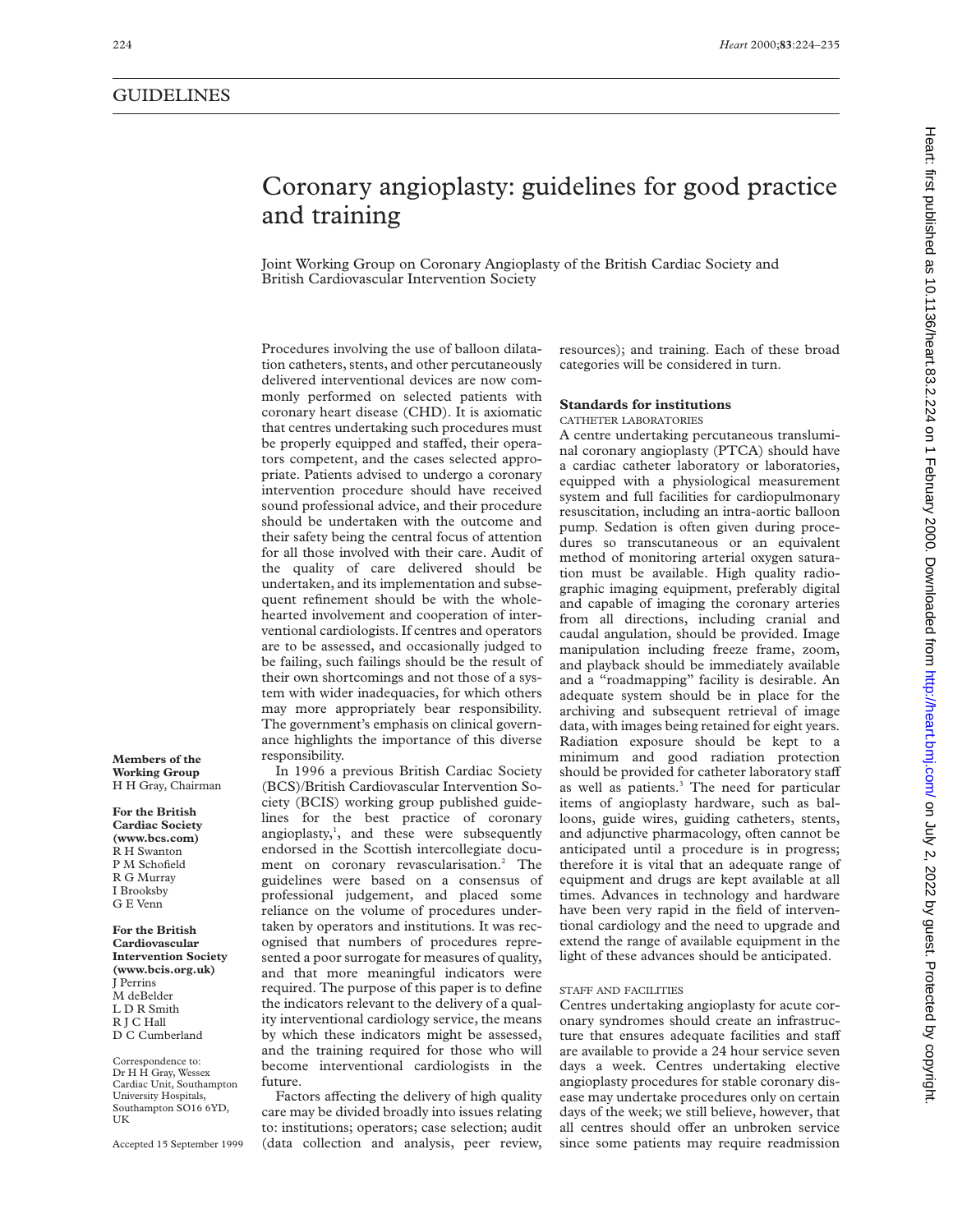and urgent repeat angioplasty some days or even weeks after discharge from hospital. All centres should ensure that the intervention laboratory and its staff are fully operational within 60 minutes of being notified of need.

Staffing levels required to meet these institutional objectives will vary, depending on local circumstances, and it would be too inflexible to define a single arrangement that should be in place. Instead, the general environment and staffing levels provided in any institution should be sufficient to satisfy peer review that the service is acceptable. To ensure continuity of service provision each centre should have a minimum of three trained operators. An on-call cover of 1:3 in such an acute subspecialty puts unreasonable and unsustainable demands on the participating interventionists; centres with this minimum should make strenuous efforts to increase their number of operators to four and preferably five or six depending on local workload.

Where a patient's diagnostic coronary arteriography is carried out in a district general hospital it is important that a close liaison is developed between the cardiologist undertaking these diagnostic procedures and the centre to which those patients selected for revascularisation (PTCA or coronary artery bypass grafting (CABG)) would be referred. This is particularly relevant to coronary intervention where the indications for procedures, the range of technologies to undertake these procedures, and the management of patients subsequently, have changed so rapidly. A good liaison between the referring cardiologist and the interventionists and surgeons will help to ensure that the appropriate revascularisation procedure is chosen. There should be regular clinical meetings which involve the interventional cardiologist, cardiac surgeon, and diagnostic angiographer. Those undertaking revascularisation procedures should provide their audited results to their referring hospitals.

#### NUMBER OF PROCEDURES

Catheter laboratory nurses, technicians and radiographers, ward nurses and junior doctors, as well as interventional operators, all need to experience a sufficient number of cases in their centre to ensure institutional competence. Too few procedures results in inexperience, is potentially dangerous, and may not be cost effective. Some data have been reported to suggest that hospitals which perform more PTCA procedures have lower referral rates for emergency CABG and lower short term mortality rates after the procedure, $4-8$  whereas others have not.<sup>9</sup> Overall, the results from these studies are far from conclusive and the data reported are open to differing interpretations.<sup>10</sup>

In 1996 the joint BCS/BCIS working group concluded that each centre in the UK should undertake at least 200 PTCA procedures a year.<sup>1</sup> This was felt to represent a minimum volume sufficient to help maintain the skills of all staff, both those involved in the catheter laboratory and those on the wards caring for the patient after the procedure. This recommendation was based on the supposition

that too few procedures results in inadequate experience. Widely supported though this supposition may be, when applied to extremely low volumes  $(< 50$  procedures per year<sup>11</sup>), creating a cut off figure above which a centre is felt to be satisfactory and below which it is not, is an arbitrary process which has an inadequate evidence base. In 1993, 10 of the 42 National Health Service (NHS) centres performing angioplasty undertook fewer than 200 procedures, but this had fallen to five in 1996.<sup>12</sup>

We believe that the results of audit and compliance with the standards highlighted in this document can both be assessed by peer review and should be used as indicators of quality for all centres, whether they are low volume (< 200 procedures per year) or higher volume institutions. A centre undertaking < 200 procedures annually but demonstrating good practice, as judged by peer review and against the criteria outlined in this document, should be supported and encouraged to increase its activity.

Given that technical skills are required for the safe performance of intervention, and that these skills require regular updating in the light of newly emerging technology, the UK should continue to concentrate interventional cardiology services in centres with relatively high volumes of procedures, using operators who maintain a high level of experience and offer a wide range of interventional techniques. If primary PTCA were to gain widespread acceptance as the treatment of choice for a significant number of patients with acute myocardial infarction then clearly angioplasty services will have to be expanded greatly. However, if this were to occur the potential numbers being undertaken would be considerable and so the volume of activity in almost any proposed new centre should be sufficient to contribute towards institutional and individual competence.

# SURGICAL COVER

The issue of surgical cover for PTCA procedures remains an emotive one, with some regarding it as mandatory and requiring it to be on the same site as the angioplasty procedure, but others regarding it as unnecessary.<sup>13</sup> Of the 20 511 PTCA procedures undertaken in the UK in 1996 a total of 19 129 (93%) were performed in the 47 centres with on-site surgical cover and 1382 (7%) were undertaken in the six centres with off-site cover.<sup>12</sup> Emergency CABG within the first 24 hours following coronary angioplasty was required in only 1.5% of all reported procedures. Although this figure is relatively low, patients were referred for surgery in all of the subgroups analysed, including 2.0% of patients having undergone previous CABG and 0.6% of patients undergoing angioplasty for chronic occlusions circumstances where the need for emergency bypass grafting would generally be anticipated to be very infrequent. With more detailed information on individual patients some cardiologists may have concluded that emergency CABG was unnecessary in some of these referrals. However, it is hard to conclude that there is any group of patients for whom surgical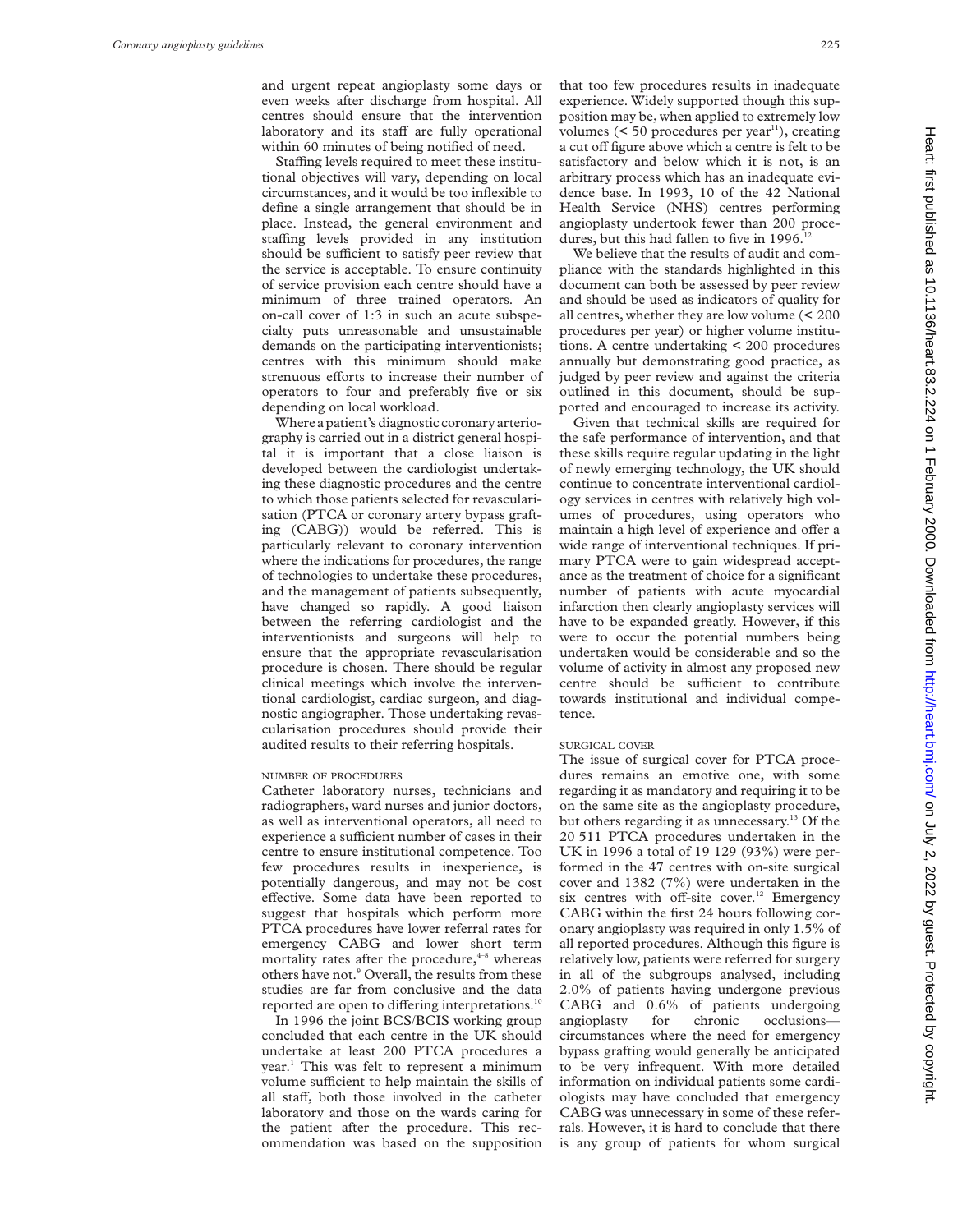standby is never potentially beneficial, except those in whom a preprocedure decision is made that the patient is unsuitable for emergency CABG. Such a decision should be made only after discussion between the interventional cardiologist, the cardiac surgeon, and the patient.

Some have argued that the need for surgical cover has restricted the development of angioplasty services and prevented non-surgical centres from undertaking these procedures. However, waiting lists for PTCA are generally much shorter than for CABG and most centres currently undertaking intervention could increase their activity significantly if additional funding were provided, suggesting that any limitation of service expansion is more likely to be because of financial constraints rather than the number of current institutions. It has also been suggested that when groups of patients can be shown to require emergency CABG sufficiently infrequently  $($  < 1% of cases) its routine provision should be considered unnecessary; however, others argue that the need for emergency CABG is unpredictable and, even though required rarely, it may still be lifesaving. It is therefore hard to conclude that some patients should be deprived of a potentially lifesaving operation for the sake of an expansion in services that could be developed for the foreseeable future in existing centres, all of which have some form of surgical cover.

In 1992 a total of 2.0% of all angioplasty cases in the UK required emergency CABG compared to 1.5% in 1996, during which period the average number of cases involving the use of an intracoronary stent rose from 2.7% to  $46\%$ .<sup>12</sup> While intracoronary stenting has reduced the need for emergency CABG when abrupt or threatened coronary occlusion occurs during PTCA, operators are undertaking much more complex procedures with higher inherent risk of complications. This increase in risk and complexity probably explains why the overall referral rate for emergency CABG has fallen less than one might expect with the increase in use of stents.

While acknowledging that differences of opinion do exist, we believe that there is still a general consensus that access to emergency surgery, whether on-site or off-site, should be available for all patients undergoing PTCA, other than for those individuals who have been prospectively agreed not to require cover (as might occur in patients with severe comorbidity), or for groups of patients with clinical conditions which have been prospectively agreed locally not to require cover (for example, cardiogenic shock). The appropriateness of such agreements should satisfy peer review.

Most would accept that when emergency cardiac surgery is required for failed PTCA the earlier that cardiopulmonary bypass can be established the better the postoperative outcome is likely to be. Although defining an acceptable upper time limit must therefore be somewhat arbitrary we believe a guideline is required. We recommend that all centres, whether with on-site or off-site surgical cover, should be able to establish cardiopulmonary bypass within 90 minutes of the referral being made to the cardiac surgical service. For all patients requiring emergency cardiac surgery the time taken to establish cardiopulmonary bypass should be recorded and subsequently audited.

## CENTRES WITH OFF -SITE SURGICAL COVER

A centre with off-site surgical cover, but meeting the general standards of care outlined in this paper, should ensure that reliable arrangements are in place to allow the prompt transfer of a patient to a suitable operating theatre, cardiac anaesthetist, and cardiac surgeon. The covering surgeon should know in advance that the PTCA procedure is being undertaken and an arrangement must exist with the local ambulance service for the immediate availability of an ambulance, fully equipped with resuscitation facilities, for emergency transfer of the patient when necessary. These arrangements should be explicit and agreed with purchasers and the ambulance service.

The arrangement whereby surgical cover is provided in another institution will impact on case selection in "off-site" centres. Cases should be selected on the basis of a lower anticipated overall risk and need for emergency CABG. Also, consideration should be given to the haemodynamic consequences and the patient's likely clinical stability, were abrupt occlusion of the target coronary lesion to occur and the patient require transfer by ambulance to another hospital. For instance, in centres with off-site surgical cover it would be inappropriate to undertake elective angioplasty for unprotected left main stem lesions or for lesions in a last remaining coronary vessel. Equally, where these procedures are undertaken in centres with surgical cover on-site, the surgical team should know in advance that the procedure is being undertaken so immediate surgical revascularisation can be achieved should the need arise.

#### POSTPROCEDURE CARE

The safety and success of angioplasty is not determined solely by the quality of the procedure itself. Appropriate case selection is an obvious example of an important preprocedure determinant of outcome, and postprocedure care is equally important. Centres undertaking PTCA should have a sufficient throughput to ensure that junior medical and ward nursing staff become experienced in the observation and treatment of patients, such that the management of postprocedure complications are well understood. Femoral artery sheath removal is associated with vasovagal and bleeding complications, both of which may potentially jeopardise the outcome of an angiographically successful PTCA procedure, and staff should have experience and be trained in the avoidance of complications and their management when they do occur. Facilities should be available for electrocardiographic and blood pressure monitoring for patients following angioplasty, and clear guidelines should exist for nursing and medical staff concerning the action to be undertaken in the event of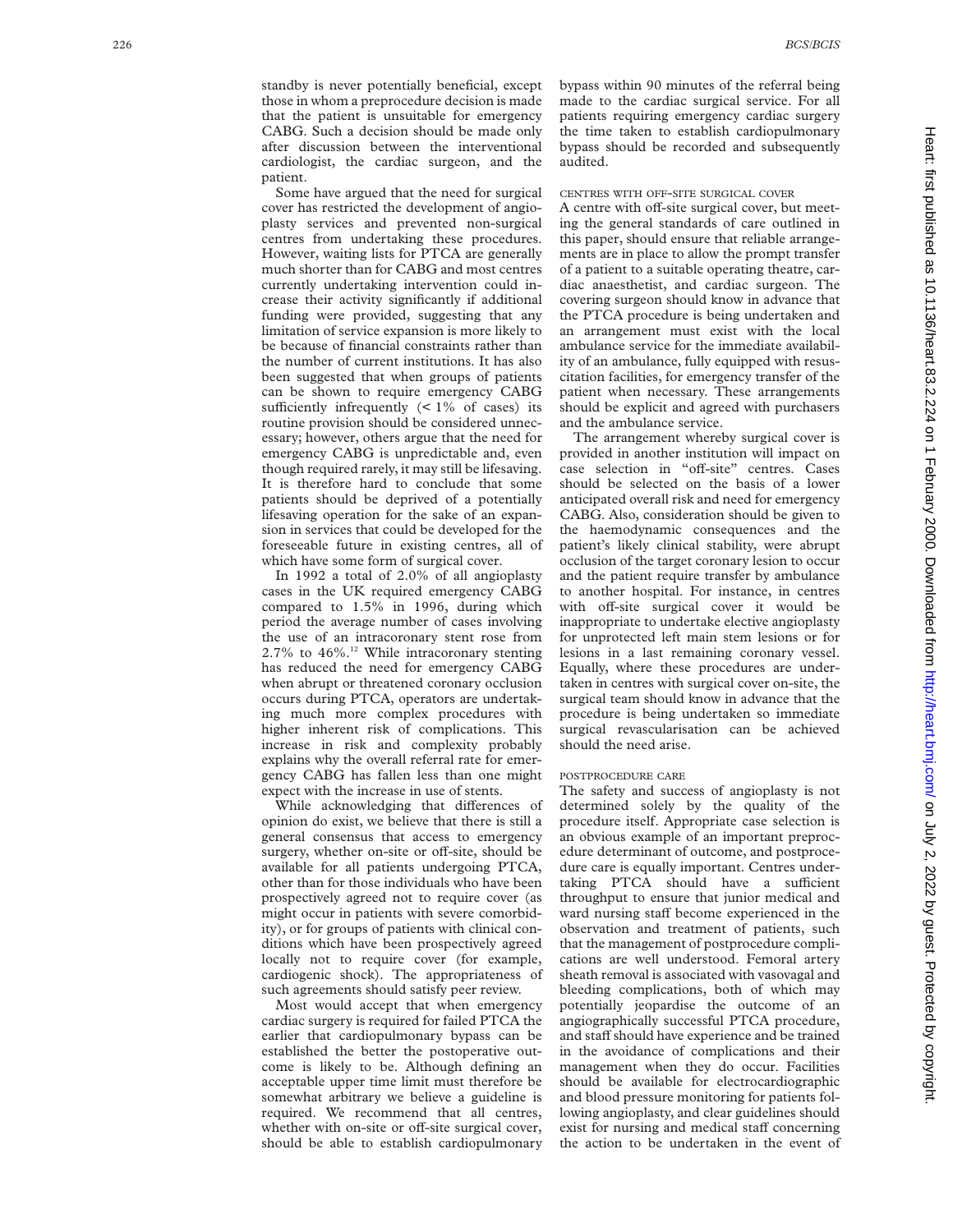these being abnormal or the patient developing postprocedural chest pain. There should be immediate access to haematological, biochemical, and blood transfusion laboratories and vascular surgical advice; return to the catheter laboratory for further intervention should be possible immediately, throughout the patient's admission. If PTCA procedures are undertaken by an operator at a site remote from their normal base hospital the visiting operator should either be available personally for 24 hours after the procedure to offer immediate cover in the event of a postprocedure complication, or have ensured the same availability of another fully trained consultant who is based at the hospital where the procedure was performed.

Achieving high quality of care is the overriding objective, but in an increasingly litigious world the medicolegal implications for institutions and operators of failing to provide this comprehensive approach should also be carefully considered.

# **Standards for operators**

NUMBER OF PROCEDURES

Coronary angioplasty is a skilled procedure with success and complication rates relating to the operator's expertise and judgement. It is obviously essential that those providing such a service to patients are properly trained and maintain their competence by continued practice. Intuitively, there must be a minimum number of procedures undertaken annually below which the necessary skills are not maintained.14 Most would accept this but setting a value to this minimum number engenders heated debate, mainly because there are few data on which to base any recommendation. Low volume operators argue that by careful case selection and with a realistic appreciation of their own expertise they can achieve a high level of success with a low number of complications; far from being less safe they may have a lower absolute number of complications than higher volume more aggressive PTCA operators who undertake more complex procedures. By setting a minimum number of procedures which is above their current activity they are left with a difficult choice. Either they are forced to abandon interventional cardiology, which for the very low volume operator may be appropriate, or they may feel pressurised into undertaking procedures which they consider either inappropriate or ones which they may feel less comfortable performing. This may consequently increase rather than decrease the frequency of their complications. Others argue that lower volumes inevitably result in less experience and potential inability to deal with the complications of angioplasty, which inevitably occur even with selected cases that are anticipated to be low risk. Operators with greater experience argue that the lower volume operator who regards a case as complex will often refer the patient unnecessarily to a cardiac surgeon for CABG, rather than seek the opinion of a more experienced interventionist.

Attempts at setting a level for the absolute minimum number of procedures conducive to maintaining adequate skills is perhaps the most contentious of all issues relating to the setting of standards in interventional cardiology. In the USA a minimum number of 75 procedures a year has been recommended<sup>10</sup>; in 1996 the BCS/BCIS working group recommended a minimum of 60 per year and recommended that this minimum should be increased as UK centres increased their volume of procedures.<sup>1</sup> We recommend that the minimum for independent operators should now be **75 procedures per year**. We believe that those falling significantly below this level of activity are in danger of becoming deskilled and less able to respond appropriately and competently to unforeseen complications during an angioplasty procedure. It is our view that ideally all trained operators should undertake more than the minimum to maintain competence and that strenuous efforts should be made by those operators currently undertaking low volumes to increase their experience and level of activity. Anyone with an annual personal workload close to this recommended minimum should consider undertaking their procedures in a centre where other trained operators are available for help and advice if needed. At the end of each PTCA procedure a single person should be recorded as the primary operator, and this should be a person actively involved with the case and assuming principal responsibility for its outcome.

### CONTINUING PROFESSIONAL DEVELOPMENT

The results of individual operators can be improved by sharing experiences with colleagues, and interventional centres should encourage discussions between operators, both informally and more formally, as part of departmental meetings. Operators should keep abreast of the literature and technological changes relating to coronary angioplasty and the rapidly changing field of adjunctive pharmacology. We recommend that trained operators spend at least four days per year attending national and international meetings relevant to their specialty and undertake their own personal audit of their interventional procedures. As a minimum this should consist of keeping a record of all the patients who have intervention procedures performed personally or under their auspices, their preprocedural and procedural details as outlined in the BCIS/CCAD minimum dataset (tables 1, 2, and 3), and their in hospital outcome including any postprocedural complications. Ideally this personal audit process should also include a record of any major adverse cardiac events which occur over the following 6 months after the procedure, although this should hopefully be undertaken as part of the audit undertaken at a departmental level. Operators should present their data locally to those involved with PTCA, such as interventional and non-interventional cardiologists, cardiac surgeons, and radiological, nursing, and technical staff, and the data should be available to purchasers.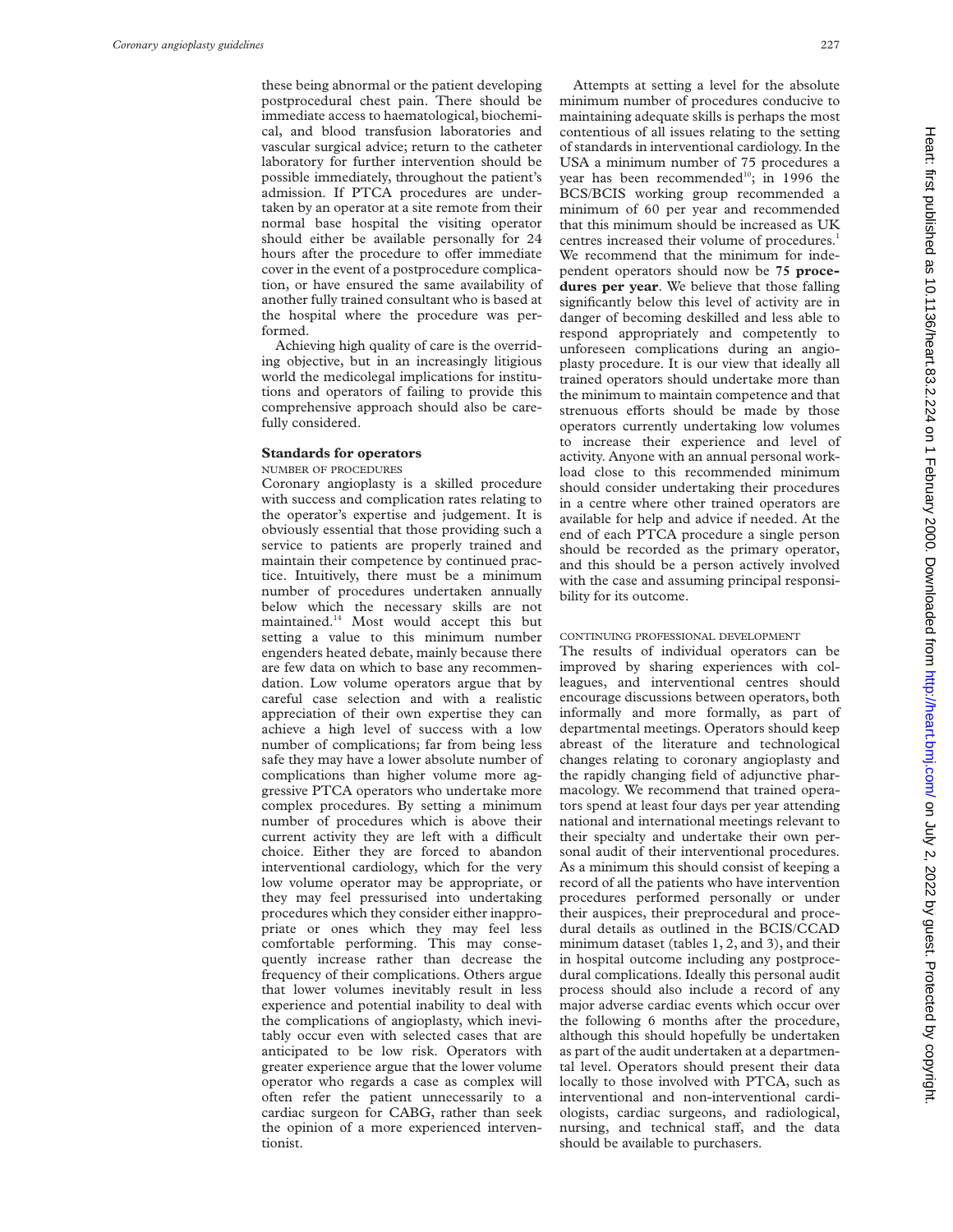*Table 1 BCIS dataset to be completed annually by each centre*

|                                                                      | Description                                                                                                                   |
|----------------------------------------------------------------------|-------------------------------------------------------------------------------------------------------------------------------|
| Your centre                                                          |                                                                                                                               |
| Name of centre                                                       |                                                                                                                               |
| Hospital identifier                                                  | Code number only known to centre and BCIS                                                                                     |
| Your name                                                            | Name of person completing the form                                                                                            |
| Position                                                             | Position/grade of person completing the form                                                                                  |
| Contact telephone number                                             | Telephone number of contact person                                                                                            |
| Contact fax number                                                   | Fax number of contact person                                                                                                  |
| Contact email address                                                | Email address of contact person                                                                                               |
| Surgical cover                                                       | $0 = none$ , $1 = one$ -site, $2 = off$ -site                                                                                 |
| Your catheter laboratories                                           |                                                                                                                               |
| Number of catheter laboratories                                      | Number of labs in your centre                                                                                                 |
| Number of adult catheter sessions per week<br>Do you have QCA?       | $Session = half day in a single lab (includes mobile labs)$<br>Yes/no                                                         |
| Number of cine labs                                                  | Number $(0-6)$                                                                                                                |
| Number of digital labs                                               | Number $(0-6)$                                                                                                                |
| Method of archiving                                                  | Video, CD, laser disk, optical disk, cine film (may use > 1 method)                                                           |
|                                                                      |                                                                                                                               |
| Diagnostic catheter procedures<br>Number of diagnostic catheterisers | Total number of diagnostic catheterisers                                                                                      |
| Consultant cardiologists (local)                                     | Consultant employed principally in your centre                                                                                |
| Consultant cardiologists (visiting)                                  | Consultant employed principally in another hospital                                                                           |
| Consultant radiologists                                              |                                                                                                                               |
| Associate specialists                                                |                                                                                                                               |
| Specialist registrars (cardiology)                                   |                                                                                                                               |
| Other grade                                                          |                                                                                                                               |
| Total adult diagnostic procedures                                    | Coronary and valve studies (excludes pacing, electrophysiology, paediatric and<br>other work)                                 |
| Intervention procedures                                              |                                                                                                                               |
| Number of consultant interventionists                                |                                                                                                                               |
| Specialist registrars (radiology) cardiologists                      | Number                                                                                                                        |
| Radiologists                                                         | Number                                                                                                                        |
| Associate specialists                                                | Number                                                                                                                        |
| Number of interventional trainees                                    | Number (this refers to specialist registrars specifically being trained in                                                    |
| Other staffing questions                                             | intervention and not those just given exposure to PTCA)                                                                       |
| Number of catheter laboratory nurses                                 | In your department                                                                                                            |
| Number of cardiac technicians                                        | In your department                                                                                                            |
| Number of cardiac radiographers                                      | In your department                                                                                                            |
| Total number of specialist registrars (SpRs):                        |                                                                                                                               |
| In your centre                                                       | Number                                                                                                                        |
| Outside your centre                                                  | Refers to SpRs in other hospitals but rotating with your centre                                                               |
| Other catheter laboratories locally                                  | List names of other hospitals undertaking catheterisation in your region/deanery<br>and name possible contact person for each |
| Type of laboratories:                                                |                                                                                                                               |
| Fixed dedicated cardiac                                              |                                                                                                                               |
| Fixed shared                                                         |                                                                                                                               |
| Mobile                                                               |                                                                                                                               |

QCA, quantitative coronary angiography.

*Table 2 Breakdown of number of adult cardiac interventional procedures undertaken annually and submitted to the BCIS*

| Total coronary intervention<br>procedures                                                                                                                                                                                                                                                                                                  | Number                                                                              |
|--------------------------------------------------------------------------------------------------------------------------------------------------------------------------------------------------------------------------------------------------------------------------------------------------------------------------------------------|-------------------------------------------------------------------------------------|
| Breakdown of procedures<br>Balloon alone<br>Number of procedures involving<br>stent insertion<br>Directional atherectomy (DCA)<br>Cutting balloon<br>Rotational atherectomy<br>Laser angioplasty<br>TEC device<br>Intravascular ultrasound<br>Angioscopy<br>Thrombus removal device<br>Groin closure device<br>Procedures when ReoPro used | Number (include number of procedures involving use of any<br>of these technologies) |
| Other                                                                                                                                                                                                                                                                                                                                      | Specify                                                                             |
| Other interventional procedures<br>Mitral valvoplasty<br>Aortic valvoplasty<br>Pulmonary valvoplasty<br>Coarctation (native) dilatation<br>Recoarctation dilatation<br>Closure of PDA<br>Closure of PFO<br>Removal of foreign bodies<br>Embolisations                                                                                      | Number (include number of procedures involving use of any<br>of these technologies) |
| Other                                                                                                                                                                                                                                                                                                                                      | Specify                                                                             |

PDA, patent ductus arteriosus; PFO, patent foramen ovale; ReoPro, abciximab; TEC, transluminal extraction catheter.

# **Case selection**

Coronary angioplasty is undertaken in widely varying clinical circumstances and with very different risks. In the context of cardiogenic shock, a mortality rate following PTCA of 50% may be considered acceptable whereas a rate of 2% for stable angina and uncomplicated single vessel disease would be excessive. Sufficient patient and procedural data must be recorded to allow some form of risk stratification to be included in the audit process, and both centres and individual operators must take account of these factors when deciding the type of patients to accept for intervention. Risk may be related to patient specific factors, such as the presence of comorbid conditions (renal failure, diabetes) and clinical presentation (for example, stable angina, unstable angina, evolving myocardial infarction, etc), or lesion specific characteristics such as those suggested by the American College of Cardiology/American Heart Association task force<sup>15</sup> which classified stenoses into A, B1, B2, and C lesions. Anticipated outcome must take account of these factors. Where operators or centres have low volumes it would be wise to undertake procedures considered to be of lower risk, whereas for operators with higher volumes and wider experience, working in institutions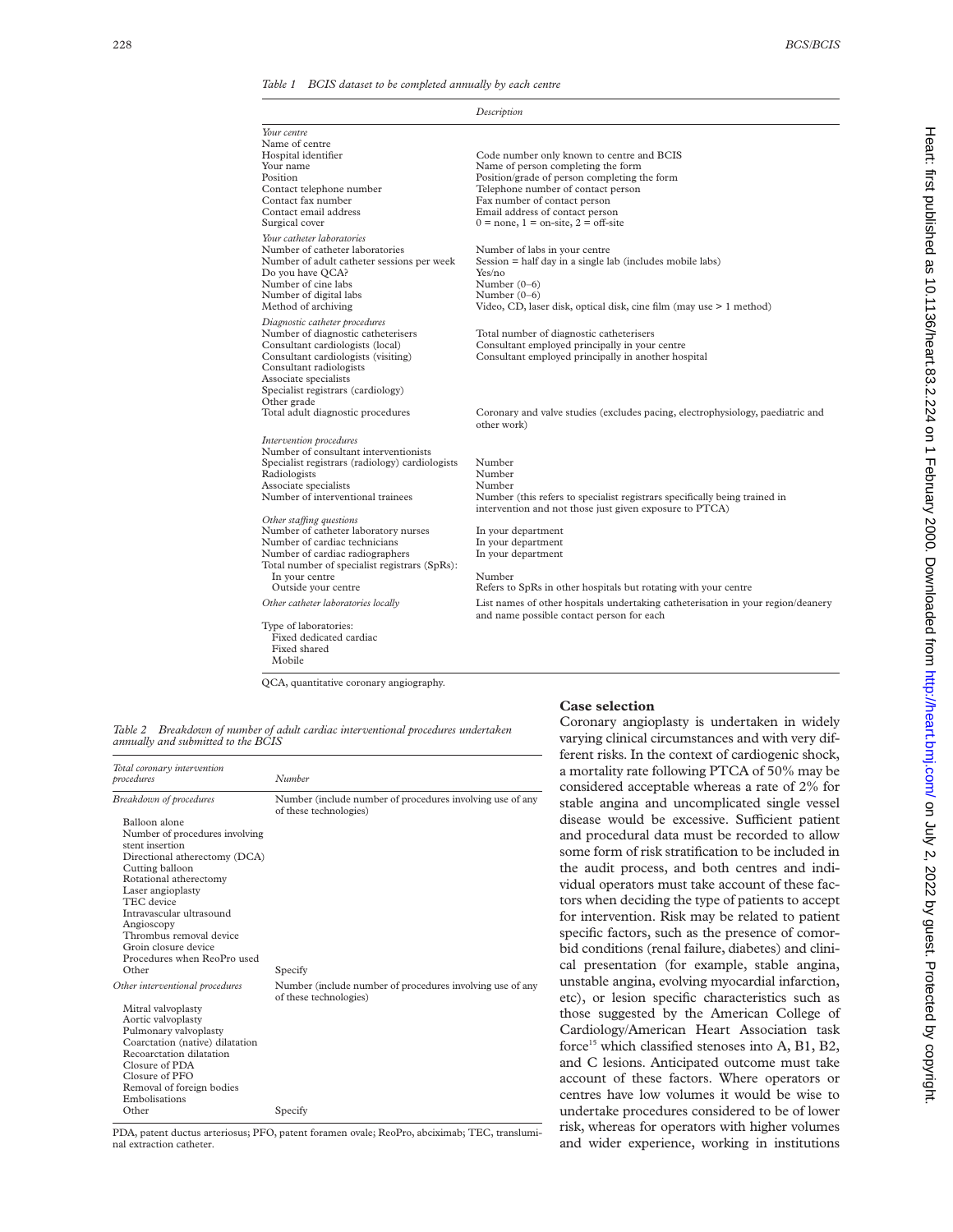# *Table 3 Core dataset for individual patients and recorded for each intervention procedure. Submitted to BCIS/CCAD*

| General<br>Patient surname<br>Patient forename<br>Date of birth<br>Gender<br>NHS number                                                                                                                                                                                             | Male/female/unknown                                                                                                                                                                                                                                                                                                                                                                                                                                                                                                                                                                                           |
|-------------------------------------------------------------------------------------------------------------------------------------------------------------------------------------------------------------------------------------------------------------------------------------|---------------------------------------------------------------------------------------------------------------------------------------------------------------------------------------------------------------------------------------------------------------------------------------------------------------------------------------------------------------------------------------------------------------------------------------------------------------------------------------------------------------------------------------------------------------------------------------------------------------|
| Post code<br>Hospital identification number                                                                                                                                                                                                                                         |                                                                                                                                                                                                                                                                                                                                                                                                                                                                                                                                                                                                               |
| Hospital<br>Indication for procedure                                                                                                                                                                                                                                                |                                                                                                                                                                                                                                                                                                                                                                                                                                                                                                                                                                                                               |
| Clinical syndrome (one choice only)<br>If other, please specify                                                                                                                                                                                                                     | Stable angina<br>Asymptomatic myocardial ischaemia<br>Unstable angina (stabilised)<br>Unstable angina (currently unstable)<br>Reintervention<br>Primary PTCA for acute MI<br>Rescue (salvage) PTCA for acute MI<br>Reinfarction (no thrombolysis)<br>Reinfarction rescue ("salvage")<br>Post MI unstable angina<br>Post MI stable angina<br>Other (specify)<br>Unknown                                                                                                                                                                                                                                        |
| Urgency                                                                                                                                                                                                                                                                             | Urgency of procedure (elective, urgent, emergency, unknown)                                                                                                                                                                                                                                                                                                                                                                                                                                                                                                                                                   |
| Clinical factors<br>Angina status<br>Dyspnoea status<br>Previous MI<br>Diabetes<br>Peripheral vascular disease<br>Cerebrovascular disease<br>Cardiogenic shock (preintervention)                                                                                                    | CCS class 1-4, or unknown<br>NYHA class 1-4, or unknown<br>Yes/No, unknown/not applicable<br>None, non-IDDM, IDDM, unknown<br>Yes/no/unknown<br>Yes/no/unknown<br>Yes/no/unknown                                                                                                                                                                                                                                                                                                                                                                                                                              |
| Diagnostic catheter data<br>Left ventricular function<br>Left ventricular ejection fraction (%)<br>Extent and severity of native<br>coronary artery disease<br>Extent of coronary disease<br>Left main stem disease<br>Previous CABG                                                | Visual assessment (good, fair, poor, unknown)<br>If measured<br>Duke matrix (preprocedure)<br>Normal, 1 vessel, 2 vessel, 3 vessel, unknown<br>Yes/no/unknown<br>Yes/no/unknown                                                                                                                                                                                                                                                                                                                                                                                                                               |
| Intervention procedure<br>Date of procedure<br>Name of operator 1<br>Status of operator 1<br>Number of vessels attempted<br>Number of lesions attempted<br>Restenosis lesion<br>Chronic occlusion<br>ReoPro used?<br>Stent(s) used<br>Devices used<br>Specify device of hydrolyser/ | $1 =$ consultant cardiologist, $2 =$ consultant radiologist, $3 =$ specialist registrar, $9 =$ unknown<br>Number $1-5$ , $99$ = unknown<br>Number $1-7$ , 99 = unknown<br>No/yes (not in stent)/yes (in stent)/yes (location unknown)/unknown<br>Yes/no/unknown<br>Yes/no/unknown<br>Yes/no/unknown<br>Directional atherectomy (DCA)<br>Rotational atherectomy<br>Cutting balloon<br>Laser angioplasty<br>TEC device<br><b>IVUS</b><br>Angioscopy<br>Thrombus removal device (specify)<br>Groin closure device (specify)<br>Intracoronary brachytherapy<br>Other<br>Unknown/not applicable<br>Free text field |
| thrombus removal or other device                                                                                                                                                                                                                                                    |                                                                                                                                                                                                                                                                                                                                                                                                                                                                                                                                                                                                               |
| Postprocedure CAD score<br>Laboratory outcome                                                                                                                                                                                                                                       | Duke matrix $0-10$ , $99$ = unknown<br>Procedural success<br>Partial success<br>Failed procedure (no complication)<br>Myocardial infarction<br><b>Emergency CABG</b><br>Death                                                                                                                                                                                                                                                                                                                                                                                                                                 |
| Transfer to theatre?<br>Time to bypass<br>Post AMI final TIMI coronary flow                                                                                                                                                                                                         | Unknown<br>N/A/cardiac massage/haemodynamically unstable/haemodynamically stable/unknown<br>If applicable<br>TIMI $0-3$ , $9 =$ unknown (for AMI patients only)                                                                                                                                                                                                                                                                                                                                                                                                                                               |
| In-hospital outcome<br>Death<br>Date of death (if applicable)<br>Q wave MI<br>Non-Q wave MI                                                                                                                                                                                         | Yes/no/unknown<br>Yes/no/unknown<br>Yes/no/unknown<br>Yes/no/unknown                                                                                                                                                                                                                                                                                                                                                                                                                                                                                                                                          |
| Reinfarction<br>Reintervention (PCI)<br><b>Emergency CABG</b><br>Elective in-house CABG<br>Was post-PCI CK measured?                                                                                                                                                                | Yes/no/unknown<br>Yes/no/unknown<br>Yes/no/unknown<br>Yes/no/unknown                                                                                                                                                                                                                                                                                                                                                                                                                                                                                                                                          |

MI, myocardial infarction; AMI, acute MI; CCS, Canadian Cardiovascular Society, NYHA, New York Heart Association; IDDM, insulin dependent diabetes mellitus; IVUS, intravascular ultrasound; CAD, coronary artery disease; CK, creatine kinase; PCI, percutaneous intervention; TEC, thrombus extraction catheter.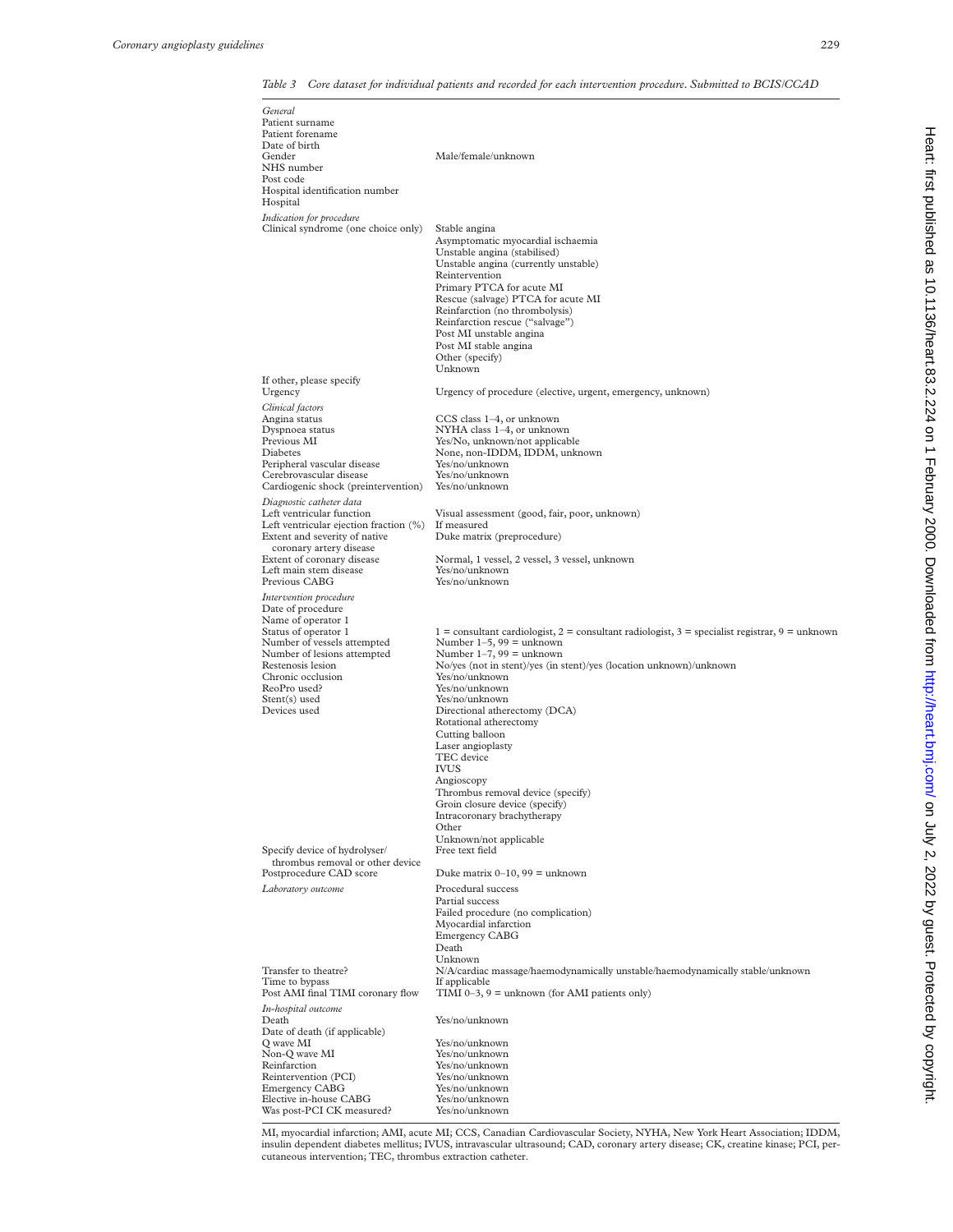with a wider range of interventional equipment, more complex procedures may be appropriate.

Although angioplasty has yet to become widely used in the management of acute myocardial infarction, circumstances may arise where angioplasty would justifiably be regarded as the treatment of choice and potentially life saving, but the patient might be either too unwell to be transferred to an angioplasty centre or the delay in making such a transfer may be considered to be clinically unacceptable. We accept that in such circumstances it may be appropriate for so called "salvage" angioplasty to be undertaken by a trained operator in a centre not routinely undertaking PTCA procedures. With the anticipated future increase in the use of angioplasty for patients with acute infarction, recommendations regarding best practice in this area will need to be reviewed and modified.

# **Audit**

Audit of practice and outcome is a necessary means of creating a climate of confidence in which patients, operators, and those involved in the purchase and provision of care can see that quality care is being delivered. It is an integral part of providing an angioplasty service and cannot be regarded as an optional extra. If the audit process is to work in interventional cardiology standards must be defined in all relevant areas that impact on the quality of care. Performance must then be assessed against these standards and conclusions drawn from these assessments used to implement appropriate changes. The assessment process should then be repeated to determine whether quality of care has been improved. It is unacceptable to assess only one part of the process, such as the mortality rate for a single operator, without taking account of other relevant factors such as case selection, postprocedural care, and clinical support infrastructure. Government, purchasers of health care, hospital management, medical and other staff all bear a responsibility for ensuring that these objectives are achieved.

Purchasers of health care increasingly request guidelines so that clauses relating to quality can be built into their contracts with providers. If those involved in interventional cardiology do not help to define these standards, however much they may be based at present on professional judgement rather than scientific fact, then purchasers will draw up their own criteria. It is our view that these may be less well informed and may be restrictive because they are influenced unduly by factors relating to cost containment. Also, attempting to set standards and emphasising the importance of audit should encourage all involved in interventional cardiology to audit their activities; through national data collection the audit information may assist centres in the process of bidding for appropriate local facilities, funding for clinical audit, and an appropriate workload. Additionally, a process of continuous audit will allow individual operators or a unit as a whole to recognise early when standards need local review.

In the following sections we discuss the audit process and its constituents (data collection and analysis, peer review, resources) and the application of conclusions drawn from audit into clinical practice.

# DATA COLLECTION AND ANALYSIS

The central cardiac audit database (CCAD) project, funded by the Department of Health, set out to investigate the feasibility of collecting data on patients undergoing a variety of invasive cardiological and cardiac surgical procedures, transmitting these data to a central computer server, electronically encrypted to ensure data security, and tracking subsequent mortality after discharge from hospital. The pilot phase of this project has been completed and showed the practical possibility of similar data collection being undertaken in all centres. As part of its development during this three year pilot phase, a minimum dataset was defined for interventional cardiology (tables 1, 2, and 3) and we recommend that all centres ensure the collection of this "core" dataset. Collecting a limited and well defined amount of data on every patient has the advantages that data collection can realistically be expected to be 100%, true measurements of mortality and complication rates can be made, allowance is made for basic risk stratification, and comparisons can be made between operators, and between individual centres and a national mean. Such a process allows individual operators to assess their results and where significant variance occurs, either for an operator or centre, early corrective action can be taken. BCIS has defined a "desirable" dataset, containing information which is additional to the "core" dataset, and have circulated this to all intervention centres with the request that this also be collected wherever possible. All centres should submit these audit returns to the BCIS, which in turn reports annually to the BCS.

#### PEER REVIEW

Interventional centres have historically worked somewhat in isolation. Individual operators have presented data at meetings and may have occasionally discussed the management of individual patients with colleagues, but a more systematic appraisal of the practice of angioplasty in interventional centres has never been undertaken. This has been at least partly because of the constraints of time, funding, and lack of staff. In the vast majority of centres angioplasty procedures are undertaken to a high standard but a formal peer review process is now needed to reinforce public and professional confidence. By improving existing systems of internal audit within centres, and establishing a process of periodic external audit, patients can be given the reassurance that individuals and centres meet acceptable standards. Operators and centres can either be reassured by external peer approval or gain from constructive criticism aimed at improving standards.

We recommend that the BCIS, the specialist a Yliated group of the BCS, establish an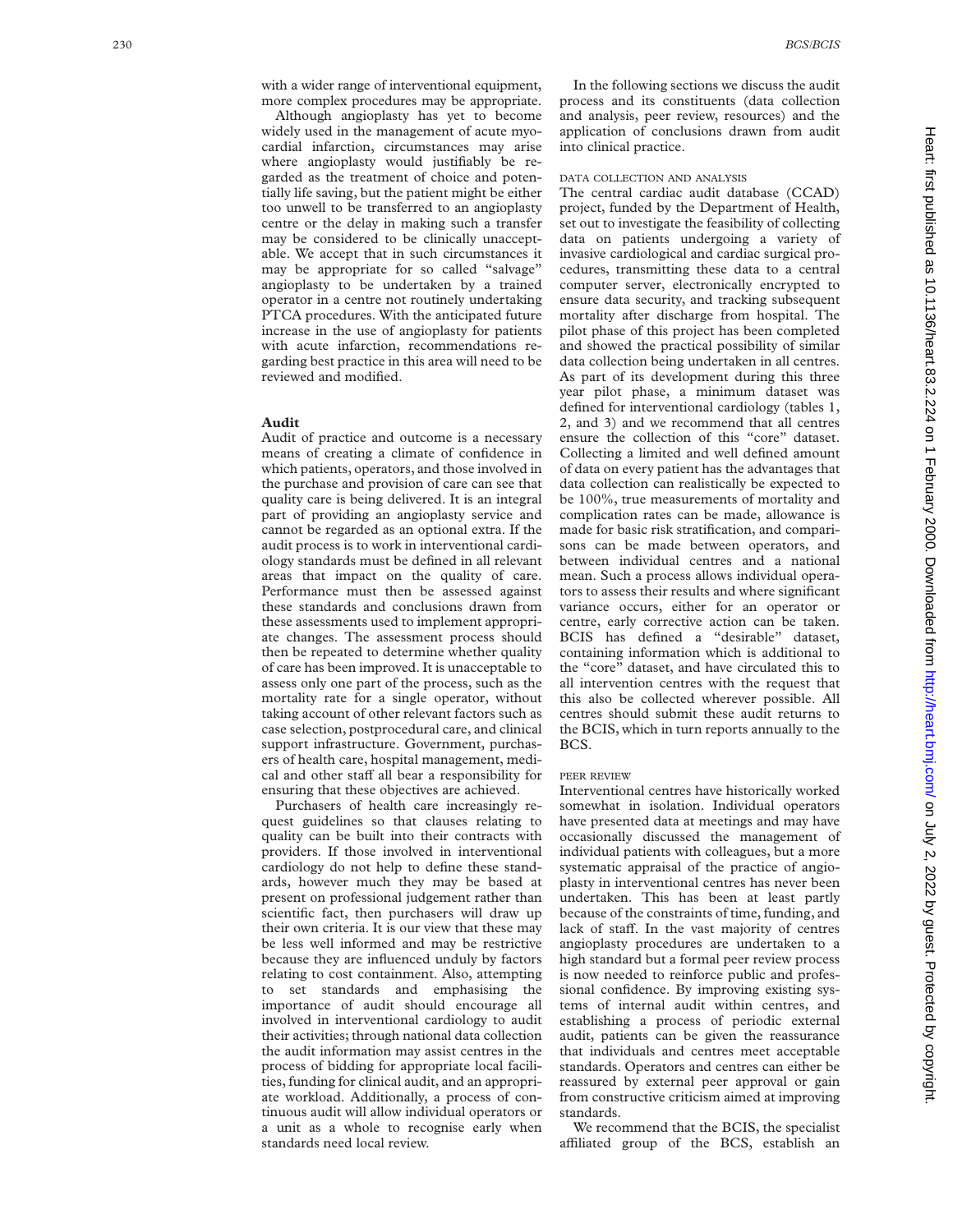advisory group to which centres concerned about their practice can turn for advice, and with the remit to set up a system of peer review whereby each interventional centre receives a site visit and formal external review every three years. Following each review the advisors will provide a report to the centre and offer advice regarding ways in which the local service might be improved. Centres developing an interventional programme should be visited in the planning phase to offer help to clinicians and management in developing an appropriate infrastructure and to give advice regarding audit. Such a centre should be revisited at the end of its first year, and then every three years thereafter if a satisfactory service is in place. The advisors would be free to recommend an earlier review than every three years if any centre was felt to have significant problems. We anticipate that the Department of Health and the National Institute for Clinical Excellence would support these proposals and therefore it is our recommendation that such a peer review process should become obligatory. Centres having been assessed satisfactorily could use this endorsement as an indicator of quality care.

The peer review process should assess a centre's facilities, staffing arrangements, preprocedural, procedural, and postprocedural standards of care, and patient in-hospital outcome following intervention. These assessments should be based on comparison with standards set out in this paper, information in peer reviewed scientific journals, and available national data such as that from BCIS and CCAD. We acknowledge that this document does not define precisely all the standards against which a centre's intervention service should be assessed, tending more towards a description of broader guidelines. This is deliberate since we anticipate that as part of the development of peer review a clearer picture will emerge of the variety of interventional practice around the UK. By assessing and discussing local practice those delegated to undertake the pilot phase of peer review will be able to help define and refine standards of care which carry broad peer acceptance, and in turn this will benefit the process as a whole.

# RESOURCES

The BCIS has collected basic data of procedural outcome since 1988,<sup>16</sup> but despite strenuous attempts to improve data collection a number of centres still fail to provide even simple information. Of the 53 centres undertaking PTCA in the UK in 1996, 16 (30%) were unable to report their mortality.<sup>12</sup> We believe that the poor response of some centres is usually not caused by an inherent reluctance to share data but by the lack of a system in place for the prospective collection of information, hence the dependence on retrospective data collection at the end of each year. With current data recording depending mostly on medical and nursing case notes this task of retrospective data collection is difficult, time consuming and potentially inaccurate. For centres, operators, and purchasers to know more accurately what actually happens to patients undergoing PTCA, much better internal audit processes are required. For this to develop, additional funds will be required in order to appoint sufficient staff and establish an adequate infrastructure so that data can be reliably collected. This can only be developed if there is sufficient will on the part of government and management. Additional funding is unlikely to come from central budgets and so audit will probably have to compete with other deserving causes for allocation of funds from existing resources. The local audit process needs to be costed and could be built into contracts with purchasers. The participation of purchasers in such audit should be welcomed and some may consider it appropriate to include its performance as a requirement in contracts.

# **Training and accreditation TRAINEES**

Specialist registrar clinical training, introduced following the Calman recommendations, takes six years.<sup>17</sup> In the first four years the trainee is expected to have assisted at 25 PTCA procedures, but training in angioplasty as a specialty does not start formally until the last two years. The likelihood is that there will continue to be only a limited number of consultant interventionist posts falling vacant each year, so only a minority of specialist trainees will be required to undertake specialist angioplasty training. So far it has been left to individual trainees to decide whether the training in PTCA in their particular centre would be of sufficient quality, and the possibility of a consultant vacancy in future sufficiently high, to commit themselves to specialist training, and it has been left to educational supervisors and angioplasty trainers to undertake local selection. It is inevitable that selection will continue to occur, so that those individuals most naturally suited to undertaking interventional procedures are offered the limited training available. For planning purposes training posts should not be counted as providing any service commitment.

Defining the minimum number of PTCA procedures that constitutes an acceptable training in angioplasty is difficult because individuals learn at different rates and case selection and available facilities will differ between centres. Previous recommendations for specialist training restricted angioplasty training only to the final year, concluding that the trainee must undertake at least 100 PTCA procedures in this year, 50 of which were to be as principal (first) operator.<sup>1</sup> Experience in previous years could not be aggregated with those in the advanced year. This figure of 100 procedures was previously regarded as being too few but was the maximum that was felt to be achievable given the one year time scale. With specialty training now potentially undertaken over the last two years of the six year programme,<sup>18</sup> we believe the minimum should now be set at **200 cases, with 125 as first operator**.

It is not uncommon for more than one operator to be involved in PTCA procedures and it can sometimes be difficult to define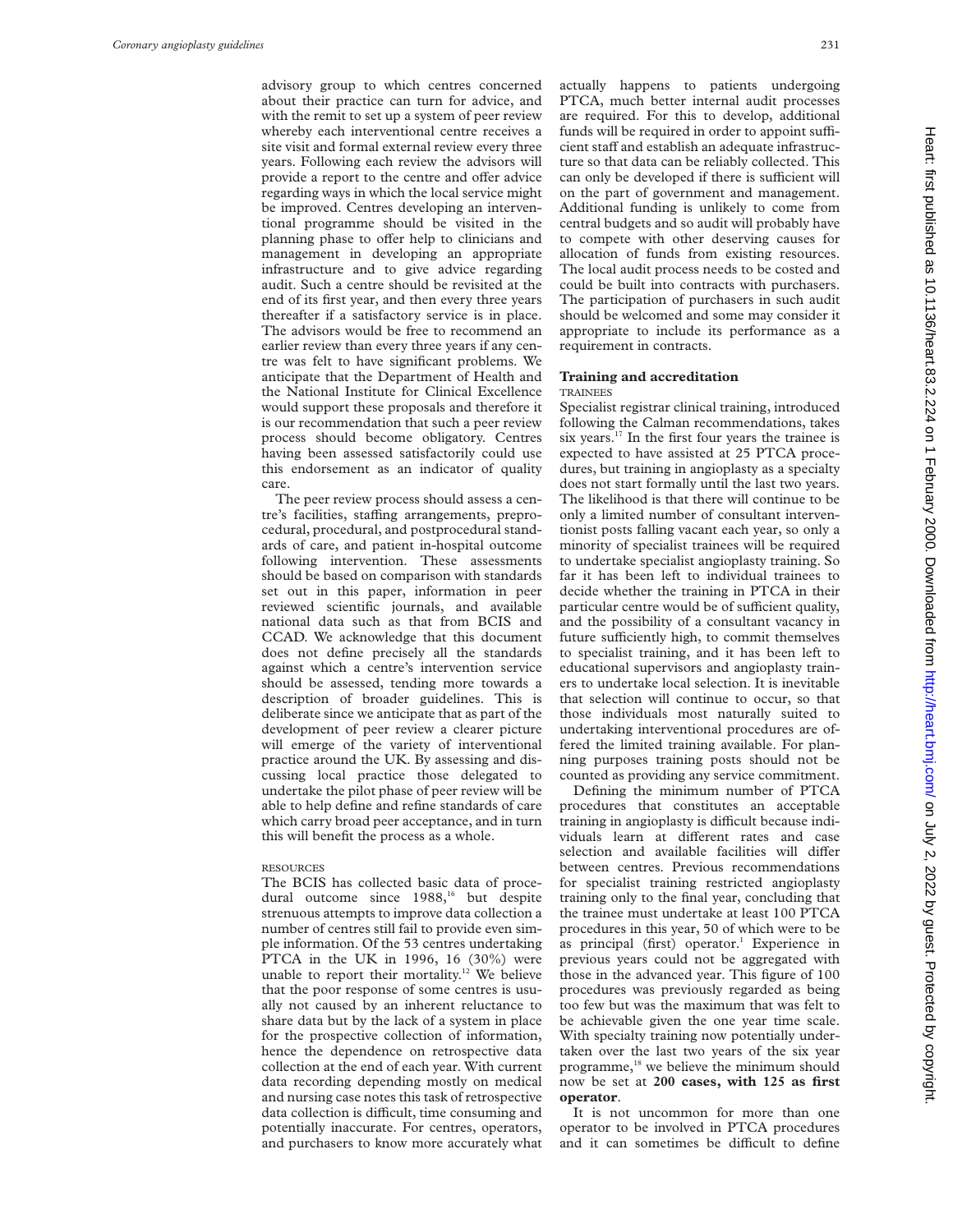clearly the principal operator. However, for the purposes of training it should be left to the trainer to determine when a trainee has been the principal, as opposed to assistant (second), operator. The trainee must be familiar with the catheter laboratory and angioplasty equipment and understand the radiation implications of PTCA procedures and the means by which radiation exposure can be minimised. In addition to performing PTCA effectively the trainee should be directly involved in the subsequent care of patients on the ward and after discharge from hospital, and the auditing of results for the centre as a whole. The individual should be involved in discussions concerning case and equipment selection and must keep abreast of the literature on PTCA. The trainee is expected to maintain a log book of all catheter laboratory procedures throughout training and should spend at least four days each year attending appropriate educational meetings, which in the case of an advanced trainee in PTCA would be at meetings involving interventional cardiology.

#### **TRAINERS**

Operators undertaking training should themselves undertake a minimum of **125 procedures personally** each year, of which 50 must involve the direct supervision of a trainee during a procedure. Trainers should be experienced angioplasty operators, having undertaken at least 500 cases personally, and should work in centres offering as wide a range of interventional procedures as possible. Each centre should designate one trainer to be organisationally responsible for interventional trainees, and for ensuring their appraisal and assessment, and the content of the training programme. This designated trainer would be responsible for confirming that the trainee has completed their interventional training year satisfactorily, and the specialist advisory committee in cardiology of the Royal College of Physicians should consider establishing a formal accreditation procedure to mark satisfactory completion of angioplasty training.

# **The future**

# UK DEMAND FOR PTCA

It is difficult to define the true needs of the population for coronary revascularisation procedures because of a lack of good epidemiological data. An assessment of need can be calculated from standardised mortality ratios for CHD, although these correlate poorly with the referral rates for PTCA and CABG in the UK. Quite distinct geographical variations exist in the UK for both the prevalence of CHD and the provision of revascularisation procedures.<sup>19</sup> Unmet demand for intervention procedures, as measured by waiting lists, may be used as a surrogate indicator of population need but is likely to underestimate the true need considerably. If long waiting lists were an indicator merely of a backlog of unmet demand rather than continuing need, then the number of patients on waiting lists should gradually fall as the provision of services improves. Far from doing this, the number of patients waiting for

intervention is actually increasing, despite an average annual increase in the number of angioplasty procedures undertaken in the UK of  $13-18\%,$ <sup>12</sup> which strongly suggests a continuing population need.

The mortality from CHD is gradually falling<sup>20</sup> and this may reflect, in part, a decline in its incidence. However, more patients are surviving acute myocardial infarction, a proportion of whom will subsequently require PTCA, and PTCA is increasingly being undertaken in the older population, for whom the benefits have been shown to be similar to younger patients. Also, more patients who have previously undergone a revascularisation procedure now undergo repeat revascularisation. Hence, even though the incidence of CHD may be falling in the population as a whole, the number of patients requiring PTCA is likely to rise for the foreseeable future. The UK undertakes relatively few revascularisation procedures compared to other European countries and to the USA<sup>21</sup> and this would tend to support the conclusion that the UK does not meet the true needs of its population.

In 1998 the UK government set up a national services framework (NSF) committee to review a wide range of issues relating to the national provision of cardiac services. From provisional data reviewed by the NSF (P Doyle, personal communication, 1999) the 10% of health authorities which commissioned the most coronary angioplasty procedures in 1997–98 had an annual average number of procedures equating to 550 per million of their local population. The burden of CHD, as measured by CHD mortality rates, in this top decile of purchasing authorities was close to the national average. Given that there is no evidence of over commissioning, especially by comparison with other European countries, the NSF committee is likely to recommend that the target figure for the average annual number of coronary angioplasty procedures for England and Wales should be 550 per million. However, the burden of CHD varies significantly between different parts of the country. With improvements in the means of assessing local needs it is likely that a range of commissioning rates for PTCA will emerge, with around 400–450 per million being undertaken for those populations with the lowest incidence of CHD, and 800–850 per million for those with the highest. Achieving national equality of access to coronary revascularisation, related to local need, is a stated high priority of the NSF committee.

It should be stressed that the results of clinical trials, changing technologies, and the provision of angioplasty to more patients with acute myocardial infarction and unstable angina would considerably increase the overall need for these procedures. Approximately 200 000 patients with acute myocardial infarction reach hospital alive in the UK each year, and conservative estimates suggest at least as many additional admissions for unstable angina.<sup>22</sup> If one errs towards the conservative and estimates that 25% of these patients may be suitable for early angioplasty, one can see that at least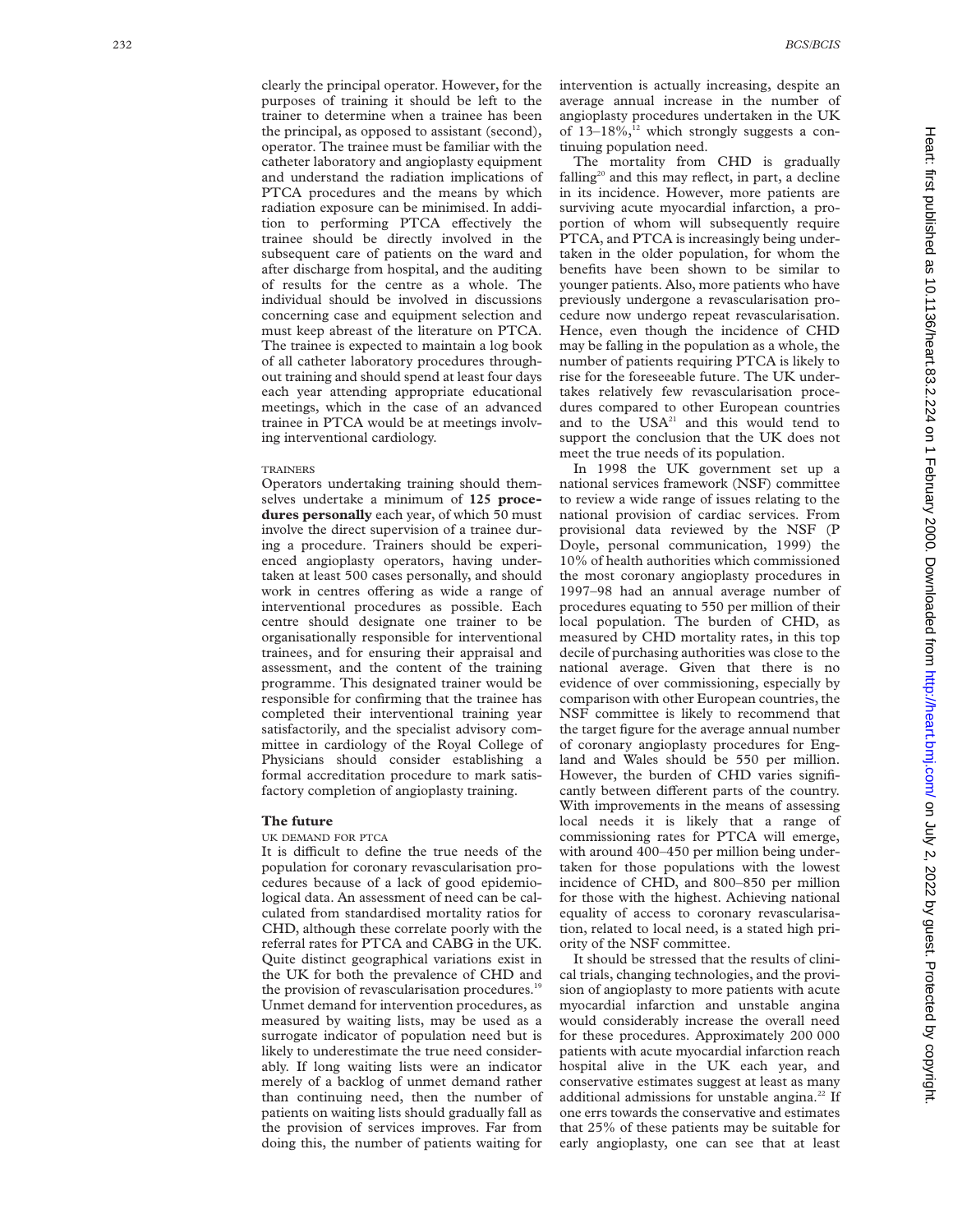*Table 4 Data on number of angioplasties and consultant operators in the UK in 1996*

| Total UK angioplasty procedures                           | 20511 |  |
|-----------------------------------------------------------|-------|--|
| Rate per million UK population                            | 359   |  |
| Mean number of consultant operators per centre            | 5.0   |  |
| Calculated total number of consultant operators in the UK | 210   |  |
| Mean number of procedures per consultant operation        | 98    |  |
|                                                           |       |  |

100 000 of these patients with acute coronary syndromes might be considered for PTCA. This compares to approximately 4000–5000 of such cases undertaken in 1996<sup>12</sup> out of a total of 20 511 procedures performed in the UK that year.

#### FUTURE NEED FOR INTERVENTIONAL CENTRES

There has been an absence of strategic planning in the development of angioplasty services in the UK and this is regrettable. Many district hospitals now undertake diagnostic cardiac catheterisation, but a situation in which there is unplanned proliferation of PTCA undertaken in low volumes in these centres is one that is likely to be associated with suboptimal results, a higher frequency of complications, and possibly higher unit costs. We consider such development to be undesirable. However, where centres can show a local need for the development of an angioplasty service (as might occur in more remote parts of the UK where distance from an existing centre may be a disadvantage), sufficient funding, and the likelihood of satisfying the recommendations contained in this document, then they should be encouraged to develop. As a guideline for future planning we recommend one interventional centre for every 0.5–1.0 million population, and waiting times of < 6 weeks for diagnostic catheterisation and < 8 weeks for coronary angioplasty. The UK requires a further increase in PTCA activity if it is to meet the target of 550 procedures per million population.

In 1996 the majority (90%) of units undertaking PTCA in the UK were in cardiac surgical centres, each serving populations of around 1.5–3.0 million people, and these surgical centres undertook 92% of all the PTCA procedures.<sup>12</sup> These centres would have to perform 825–1650 PTCA procedures per year if all suitable patients were referred to them and the target figure of 550 per million were to be achieved. The number of surgical centres is increasing but only very slowly. Therefore, as the number of PTCA procedures rises surgical centres will have to decide how many procedures they can undertake, perhaps achieving some increase by reducing the number of diagnostic catheters undertaken; non-surgical centres may also need to increase their activity. Such alterations with time are likely to be dictated principally by available

*Table 5 Number of consultant operators required to meet annual targets of 400, 500, and 600 PTCA procedures per million population*

| Annual number of PTCA<br>procedures undertaken per<br>consultant | Number of consultant<br>operators required<br>$(400$ PTCA/million) | Number of consultant<br>operators required<br>$(500$ PTCA/million) | Number of consultant<br>operators required<br>$(600$ PTCA/million) |
|------------------------------------------------------------------|--------------------------------------------------------------------|--------------------------------------------------------------------|--------------------------------------------------------------------|
| 100                                                              | 228                                                                | 285                                                                | 342                                                                |
| 125                                                              | 182                                                                | 228                                                                | 274                                                                |
| 150                                                              | 152                                                                | 190                                                                | 228                                                                |

levels of funding and hence will be determined by local contractual arrangements.

# FUTURE NEED FOR INTERVENTIONAL

# CARDIOLOGISTS

For the purposes of achieving appropriate training numbers it is obviously important to estimate the likely future need of the UK for trained angioplasty operators. However, such calculations depend on a number of factors such as the number of procedures likely to be funded and the mean number of procedures likely to be undertaken per operator. The more widespread use of angioplasty for acute myocardial infarction and unstable angina would considerably alter the anticipated future need for operators.

Funding is probably the major factor which influences the rate of expansion of an angioplasty service, but if this is ignored for the purpose of calculating future need for angioplasty operators, two other determinants are relevant. The total number of angioplasty procedures undertaken in the UK annually can be increased either by each trained operator performing more procedures, or by each operator maintaining their present workload and additional trained operators being appointed. In 1996 a total of 20 511 angioplasty procedures were undertaken, 92% being performed in NHS hospitals.<sup>12</sup> The remaining 8% of procedures were undertaken in private hospitals, but almost all of these were performed by consultant operators who also undertook procedures in NHS centres. Very few consultant operators practise solely in the private sector. In NHS centres angioplasty procedures were also undertaken by junior medical staff, some of whom were in training and others who had undertaken the minimum of 100 angioplasty procedures previously required to be termed "trained". However, since all procedures undertaken by junior staff are performed under the auspices of a consultant, usually with supervision, these procedures have been regarded as undertaken by a consultant operator for the purposes of manpower calculations. In 1996 a total of 42 NHS centres undertook PTCA procedures in the UK, each with a mean of 5.0 consultant operators,<sup>12</sup> either employed at the centre or visiting from another hospital. Therefore, the calculated total number of consultant operators in the UK in 1996 was 210, with a mean annual personal (NHS and private) and training workload of 98 cases per consultant (table 4), having risen from a mean of 72 per consultant in 1993.<sup>1</sup>

If all these 210 existing consultant operators performed a minimum of 100 procedures per year at least 21 000 procedures could be performed annually. If this minimum were 125 or 150 per year the potential totals would be at least 26 250 and 31 500, respectively. Table 5 shows the number of consultant operators required to meet annual targets of 400, 500, and 600 PTCA procedures per million population, related to a mean annual number of procedures per operator of 100, 125, and 150, respectively.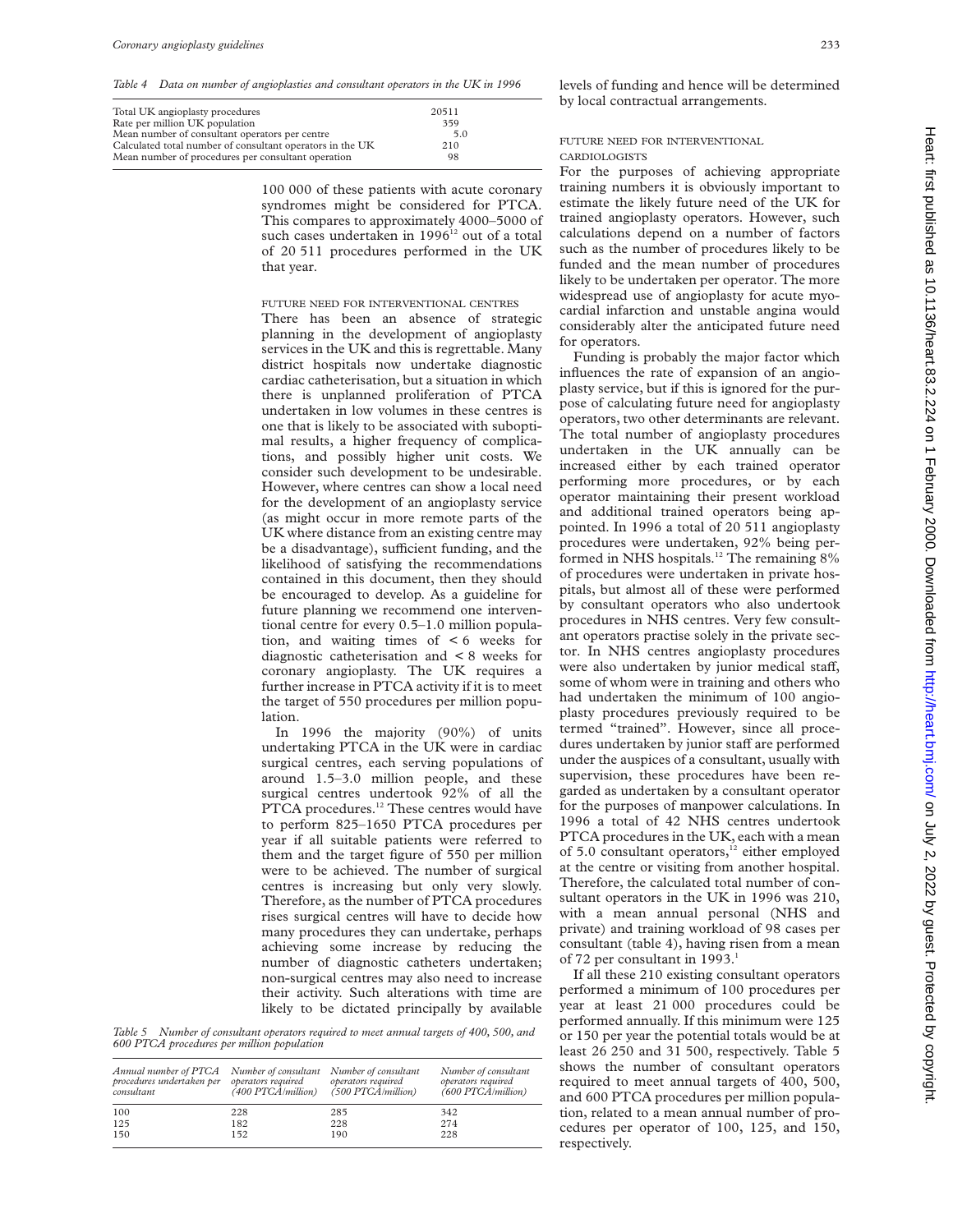From the above calculations it can be seen that a significant increase in the total number of angioplasty procedures undertaken in the UK could be achieved with little or no increase in the number of operators over the next few years, assuming existing operators increased their personal workloads to  $> 100$  procedures per year. Since existing consultant interventionists already have full timetables any expansion in their workload would have to be at the expense of some other professional activity, such as a reduction in outpatient clinics, ward rounds, teaching or administration. The probability that there will be few new consultant appointments over the next few years should be considered by those in training, 44% of whom, when surveyed, listed interventional cardiology as a career "preference" (see appendix).

Where multiple visiting operators undertake angioplasty procedures at a single centre available laboratory time may eventually limit further increases in a centre's activity and in turn "cap" the potential maximum for individual operators. However, it seems likely that a continuing gradual transfer of diagnostic catheterisation away from surgical centres to district hospitals should allow additional laboratory time to be allocated to intervention for the immediate future. However, it should be stressed again that these calculations are based on current angioplasty practice; they should be regarded as potentially a considerable underestimate of true need if more angioplasty were undertaken in future for patients with acute coronary syndromes.

# **Conclusions**

- 1. Interventional centres should equip their coronary angioplasty service with adequate staff and facilities to perform safe and effective procedures.
- 2. The angioplasty service should provide a 24 hour service seven days a week, and catheter laboratories should be capable of being fully functional within 60 minutes of being needed.
- 3. All interventional centres should audit their activity against the standards set out in this paper, present the results of this audit locally, and submit their data to BCIS/ CCAD for national statistics to be produced.
- 4. Surgical cover, whether on-site or off-site, is still recommended for all coronary angioplasty procedures other than those few cases prospectively agreed not to be suitable for emergency CABG. All interventional centres should be able to establish cardiopulmonary bypass within 90 minutes of the decision being made to refer the patient for surgery.
- 5. An independent angioplasty operator should undertake a minimum of 75 coronary procedures annually, and those performing close to this minimum should ideally increase their workload to nearer 100 procedures.
- 6. Angioplasty operators should ensure they undertake continuous professional development and audit their own procedures and

outcome, including those performed by others under their auspices.

- 7. The BCIS should establish a peer review system and each centre should undergo review at least every three years.
- 8. Centres undertaking < 200 procedures per year should be encouraged to increase their activity, so as to improve the experience and skills of all staff involved with providing the coronary angioplasty service.
- 9. Specialist registrars in training should perform 200 PTCA procedures in their last two years of training, 125 of which should be as first operator, before being considered for accreditation as an independent operator.
- 10. Trainers should perform at least 125 procedures per year, at least 50 of which should involve the direct supervision of a trainee.
- 11. The BCS, BCIS, interventional centres, and individual operators should continue to press for an expansion in the availability of coronary angioplasty services in the UK, aiming for 550 procedures per million population to be undertaken annually by the financial year 2000/2001.
- 12. A further BCS/BCIS working group should be established in three years' time to review the recommendations made in this report and the response to their publication.

# **Appendix**

Questionnaires were sent to all 340 cardiology specialist registrar trainees in the UK holding national training numbers, requesting information about their career intentions. The results from the 208 replies (61%) are shown in the figure below.



*Results of a postal survey of the career intentions of all cardiology specialist registrar trainees in the UK in 1998. EP, electrophysiology.*

- 1 Parker DJ, Gray HH, Balcon R, *et al*. Planning for coronary angioplasty: guidelines for training and continuing competence. *Heart* 1996;**75**:419–25.
- 2 Scottish Intercollegiate Guidelines Network. *Coronary revascularisation in the management of stable angina pectoris* . Royal College of Physicians of Edinburgh, November 1998.
- 3 Radiation hazards to the cardiologist: report of a sub-committee of the British Cardiac Society. *Br Heart J* 1993; **70**:489–96.
- 4 Ritchie JL, Phillips KA, Juft HS. Coronary angioplasty: statewide experience in California. *Circulation* 1993;**88** : 2735–43.
- 5 Kimmel SE, Berlin JA, Laskey WK. The relationship between coronary angioplasty procedure volume and major complications. *JAMA* 1995;**274**:1137–42.